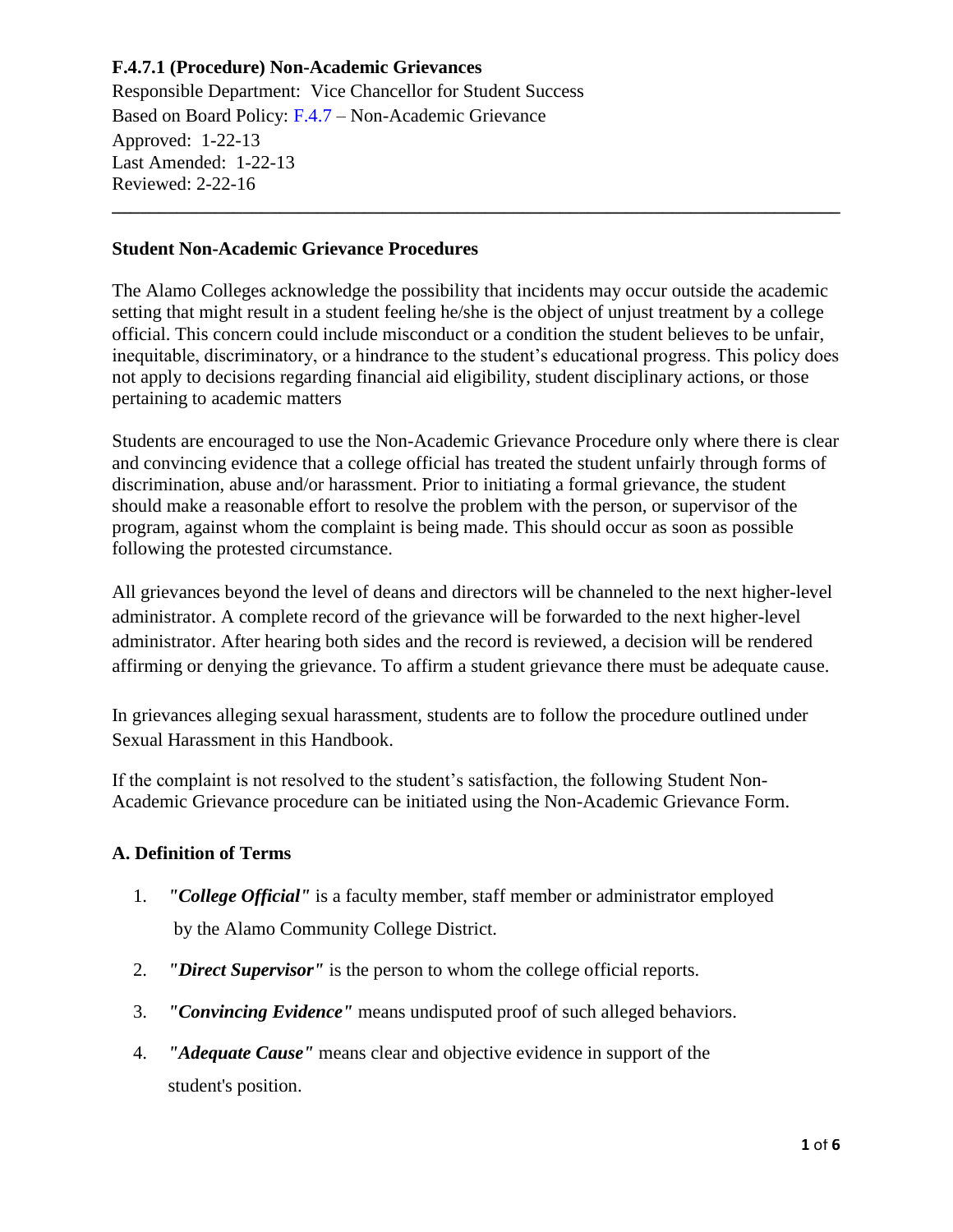Responsible Department: Vice Chancellor for Student Success Based on Board Policy: [F.4.7](https://www.alamo.edu/siteassets/district/about-us/leadership/board-of-trustees/policies-pdfs/section-f/f.4.7-policy.pdf) – Non-Academic Grievance Approved: 1-22-13 Last Amended: 1-22-13 Reviewed: 2-22-16 **\_\_\_\_\_\_\_\_\_\_\_\_\_\_\_\_\_\_\_\_\_\_\_\_\_\_\_\_\_\_\_\_\_\_\_\_\_\_\_\_\_\_\_\_\_\_\_\_\_\_\_\_\_\_\_\_\_\_\_\_\_\_\_\_\_\_\_\_\_\_\_\_\_\_\_\_\_\_**

- 5. *"Grievance":* A claim that a student has been the subject of an unjust action or has been denied his/her rights by an employee of the College.
- 6. *"Appeal":* An action taken to request a review of and possible change to the recommended resolution of the grievance.
- 7. *"Working days":* Weekdays (Monday through Friday excluding holidays).

### **B. Procedures**

1. Within 5 working days of the final informal attempt at resolution, a signed and dated written complaint should be made by submitting the Student Non-Academic Grievance Form to the immediate supervisor of the person or program against whom the complaint is being made.

All grievances must include the following:

- A. Student's name and contact information, including day-time phone number, mailing address, and email address.
- B. A full description of the grievance, providing relevant dates of events and including the names of all parties involved
- C. A statement describing attempt(s) to resolve the issue informally
- D. The proposed resolution, relief or action sought
- 2. Upon receipt of the written grievance, the supervisor will review the document and meet with any or all of the parties cited in the grievance. The supervisor will render a decision within 10 working days.
- **3.** If either the student or college official is not satisfied with the decision and wishes to appeal, he/she must do so by submitting a written appeal to the second level supervisor within 5 working days. In addition to a copy of the original grievance and supervisor's decision, the student or employee must provide a brief statement justifying the appeal. Upon receipt of the written appeal, the second level supervisor will review all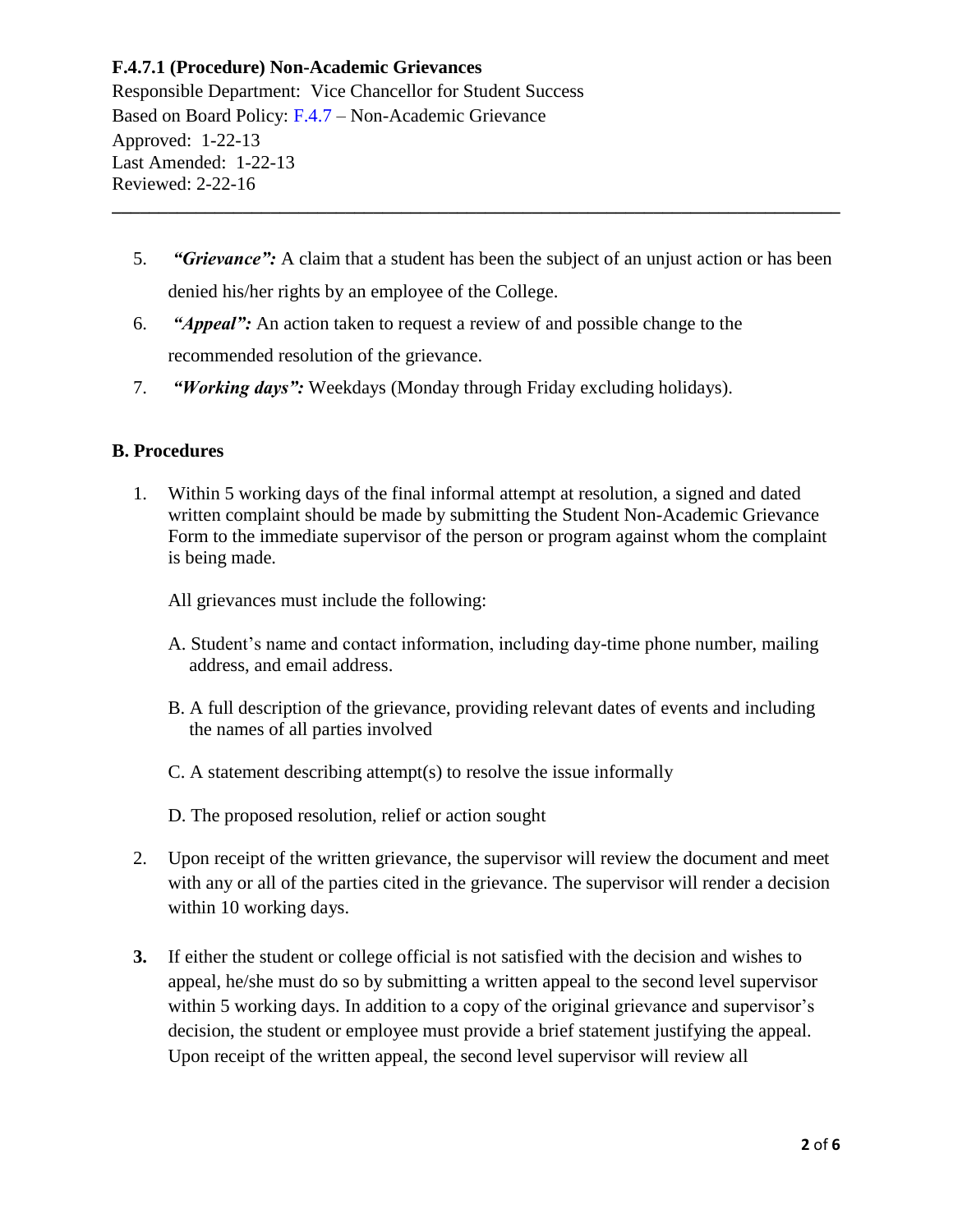Responsible Department: Vice Chancellor for Student Success Based on Board Policy: [F.4.7](https://www.alamo.edu/siteassets/district/about-us/leadership/board-of-trustees/policies-pdfs/section-f/f.4.7-policy.pdf) – Non-Academic Grievance Approved: 1-22-13 Last Amended: 1-22-13 Reviewed: 2-22-16 **\_\_\_\_\_\_\_\_\_\_\_\_\_\_\_\_\_\_\_\_\_\_\_\_\_\_\_\_\_\_\_\_\_\_\_\_\_\_\_\_\_\_\_\_\_\_\_\_\_\_\_\_\_\_\_\_\_\_\_\_\_\_\_\_\_\_\_\_\_\_\_\_\_\_\_\_\_\_**

documentation and meet with all parties involved. The second level supervisor will affirm or deny the grievance within 10 working days.

- 4. If either the student or college official is dissatisfied with the decision of the second level supervisor, he/she has 10 working days to request the decision be reviewed by the Vice President for Student Success or designee. In addition to a copy of all information provided to the second level supervisor, the student or college official must provide a brief statement justifying the additional appeal.
- 5. The decision of the Vice President for Student Success is final.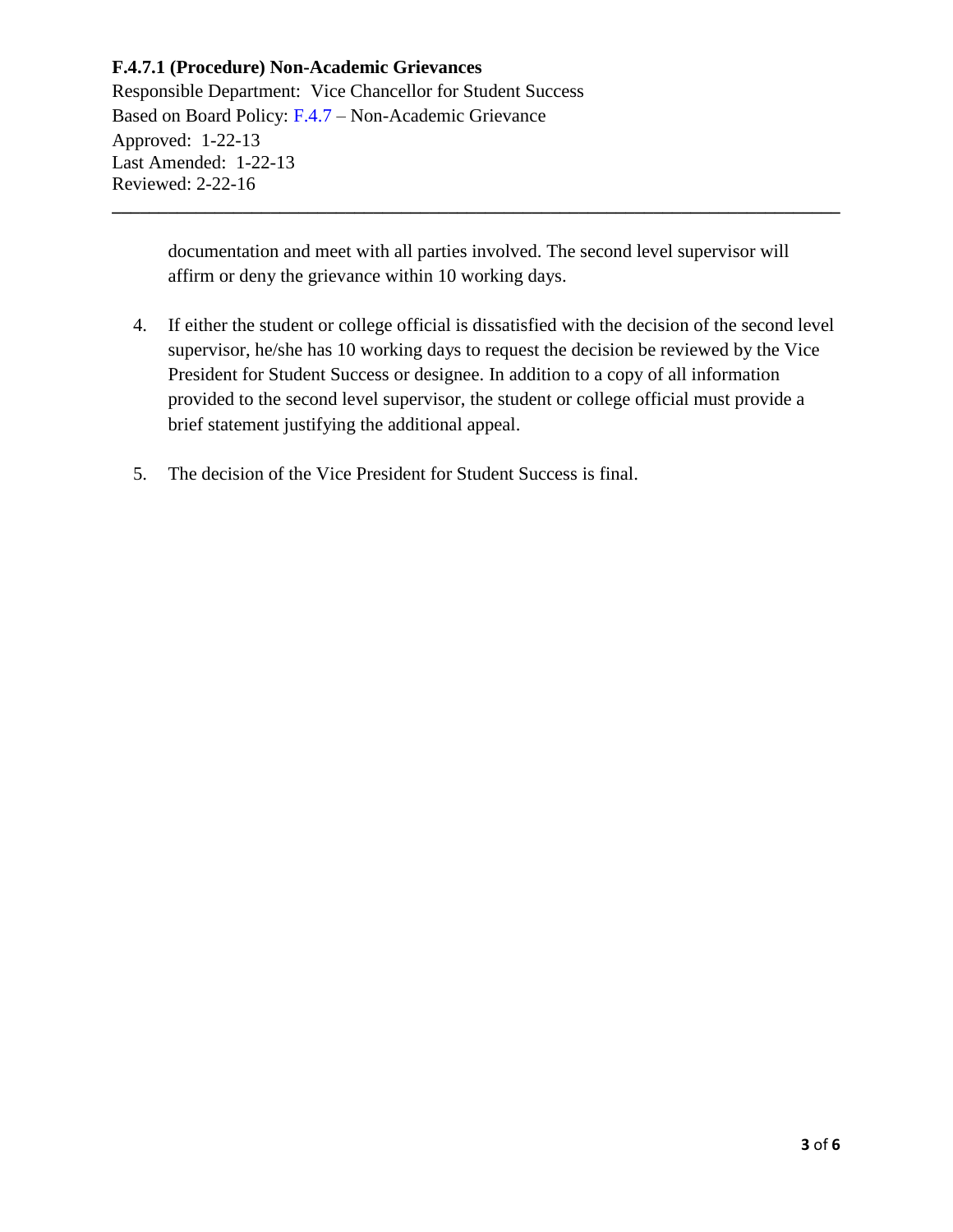Responsible Department: Vice Chancellor for Student Success Based on Board Policy: [F.4.7](https://www.alamo.edu/siteassets/district/about-us/leadership/board-of-trustees/policies-pdfs/section-f/f.4.7-policy.pdf) – Non-Academic Grievance Approved: 1-22-13 Last Amended: 1-22-13 Reviewed: 2-22-16

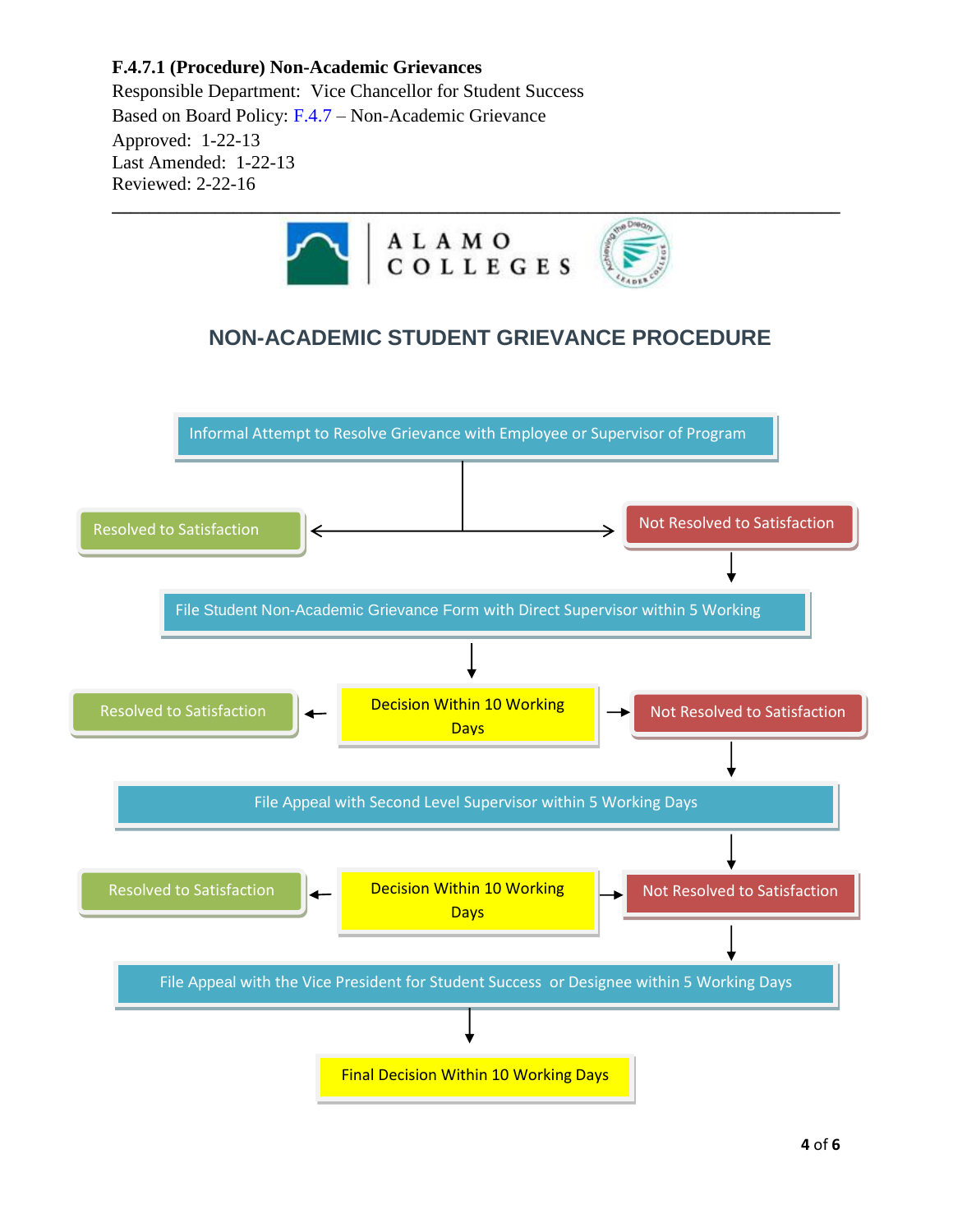Responsible Department: Vice Chancellor for Student Success Based on Board Policy: [F.4.7](https://www.alamo.edu/siteassets/district/about-us/leadership/board-of-trustees/policies-pdfs/section-f/f.4.7-policy.pdf) – Non-Academic Grievance Approved: 1-22-13 Last Amended: 1-22-13 Reviewed: 2-22-16 **\_\_\_\_\_\_\_\_\_\_\_\_\_\_\_\_\_\_\_\_\_\_\_\_\_\_\_\_\_\_\_\_\_\_\_\_\_\_\_\_\_\_\_\_\_\_\_\_\_\_\_\_\_\_\_\_\_\_\_\_\_\_\_\_\_\_\_\_\_\_\_\_\_\_\_\_\_\_**

# **ALAMO COLLEGES**

# **NON-ACADEMIC STUDENT GRIEVANCE FORM**

| <b>Student Name:</b>                                               | Date:                   |  |
|--------------------------------------------------------------------|-------------------------|--|
| Date of Birth:                                                     | Banner ID:              |  |
| Email Address:                                                     | Phone:                  |  |
| Address:                                                           |                         |  |
| <b>College Official Name:</b>                                      |                         |  |
| Department:                                                        | Date of Incident:       |  |
| Brief description of incident being grieved:                       |                         |  |
|                                                                    |                         |  |
|                                                                    |                         |  |
|                                                                    |                         |  |
|                                                                    |                         |  |
|                                                                    |                         |  |
| Use additional sheet, if needed.                                   |                         |  |
|                                                                    |                         |  |
|                                                                    |                         |  |
| Result of meeting of Supervisor with College Official and Student. |                         |  |
| Grievance: _____________ Resolved<br><b>Unresolved</b>             |                         |  |
|                                                                    |                         |  |
|                                                                    | Date:                   |  |
|                                                                    |                         |  |
|                                                                    | Date: _________________ |  |